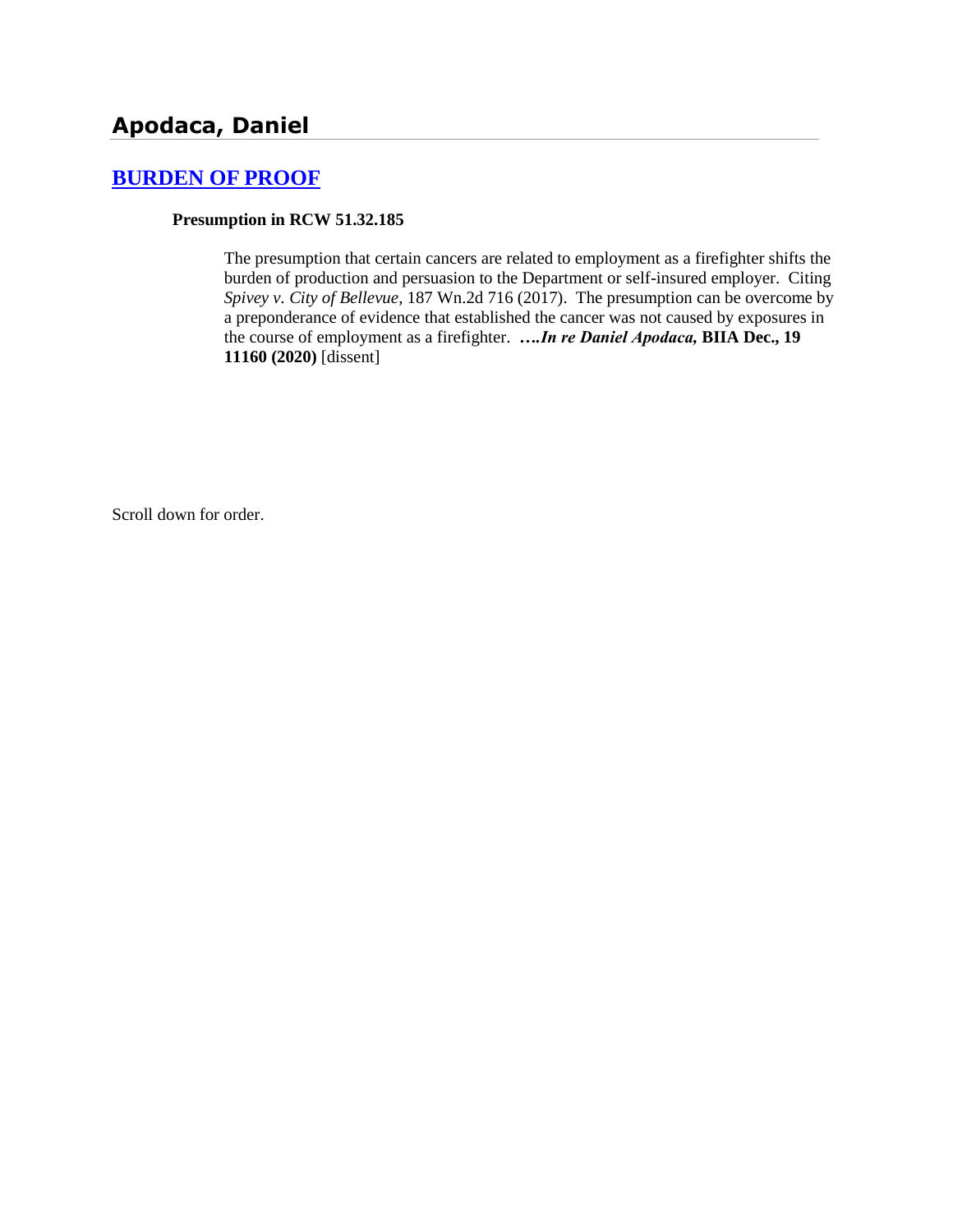#### **BEFORE THE BOARD OF INDUSTRIAL INSURANCE APPEALS STATE OF WASHINGTON**

**)**

**IN RE: DANIEL F. APODACA ) DOCKET NO. 19 11160**

# **CLAIM NO. SZ-63078 ) DECISION AND ORDER**

Daniel Apodaca has been a full-time firefighter with the City of Yakima since 1996. In 2017, he was diagnosed with malignant melanoma, and he filed an industrial insurance claim for the cancerous condition. The Department of Labor and Industries denied his claim. Our industrial appeals judge allowed Mr. Apodaca's melanoma as an occupational disease pursuant to RCW 51.32.185, commonly known as the "firefighter presumption." Mr. Apodaca seeks attorney's fees and costs, whereas the City of Yakima seeks a determination that his protest to the initial Department order denying his claim was untimely, as well as a determination that the claim is denied. We hold that Mr. Apodaca's protest to the initial Department order that denied his claim was timely, but conclude that his claim should be rejected. The Department order of January 4, 2019, denying the claim is **AFFIRMED.**

# **DISCUSSION**

Daniel Apodaca was first hired as a firefighter in the state of Washington by the Toppenish Fire Department in 1995. In 1996, he was hired as a full-time firefighter by the City of Yakima. In 2017, he was diagnosed with malignant melanoma on his right ankle, and in 2018, he filed an industrial insurance claim for that condition. RCW 51.32.185 provides that full-time firefighters are entitled to a prima facie presumption that certain conditions, including malignant melanoma, are occupationally related for purposes of industrial insurance. After receiving Mr. Apodaca's claim, the Department of Labor and Industries rejected it on June 18, 2018. On October 3, 2018, more than three months after the Department mailed a copy of the order to Mr. Apodaca, he filed a protest to the rejection. Given the length of time between the mailing of the order and the protest, it would appear that the protest to the claim rejection was untimely. If that is true, the Department order rejecting his claim would be final and binding.

Mr. Apodaca argues that the question of timeliness has been settled in his favor by virtue of an interlocutory order made by our industrial appeals judge that was affirmed by a designee of the chief industrial appeals judge. He is wrong about this. An interlocutory order issued by an industrial appeals judge or by a designee of the chief industrial appeals judge during litigation does not deprive this Board of the authority to review the order and to affirm, modify, or reverse it as we deem appropriate. A Proposed Decision and Order implicitly includes any interlocutory orders upon which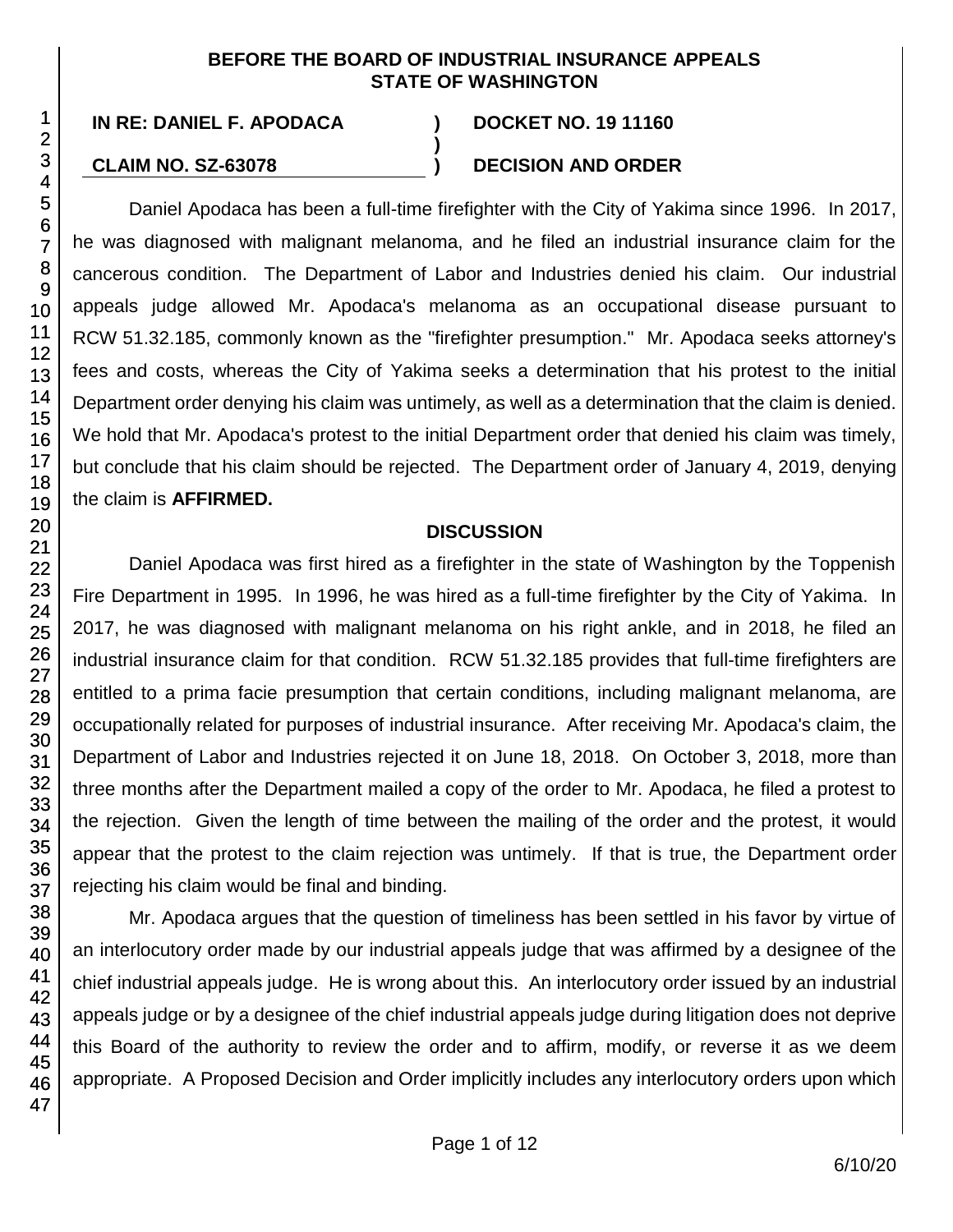it is based. Those interlocutory orders are not final, they are *interlocutory.* To suggest that this Board has no authority to review the interlocutory orders that led to a Proposed Decision and Order is akin to suggesting that we have no authority to review the Proposed Decision and Order itself. In that this issue goes to the Board's jurisdiction, we have reviewed the Department file.<sup>1</sup>

Mr. Apodaca submitted a declaration under penalty of perjury stating that he had been inquiring of the self-insured employer's third-party administrator regarding the status of his claim to no avail, and that on July 24, 2018, he contacted the Department to ask about his claim. His declaration further states that he finally received the initial order denying his claim "the first part of August, 2018." This estimate does not establish an exact date, but if he received the order on August 1, 2018, the earliest possible date, he would have had until September 30, a Sunday, to file a protest. Therefore, his deadline would have been Monday, October 1. The Department imaged his protest on October 3. There is no fax line on the protest that would indicate it had been filed by fax, and there is no date stamp showing a date of receipt. We only know that it was imaged on October 3, 2018. There is also no envelope in the Department file showing a postmark date. But due to the lack of a fax line on the protest, we conclude that it was mailed. If postmarked by October 1, the deadline date, it would be timely. Given the presumption that correspondence is received within three days of mailing, its arrival by October 3 would indicate that it was mailed by October 1, thereby making it timely.

The employer argues that a minor error in the four-digit extension to Mr. Apodaca's zip code in the address is insufficient to explain his not receiving the order in a timely manner. We would observe that sometimes mail simply gets lost. We find Mr. Apodaca's sworn statement that he never received the initial order credible.

Two other factors support a conclusion that Mr. Apodaca's protest was timely. His statement that he called the Department on July 24 to inquire as to whether an order had been issued is confirmed by Department records showing that he called on that date. Further, the Department regarded his protest as timely because two weeks later, it issued an order that it was reconsidering the rejection order. When a protest appears to be that late, the Department will frequently issue an order that the protest was untimely, and therefore, the original order is not being reconsidered. But

l *In re Mildred Holzerland,* BIIA Dec., 15,729 (1965).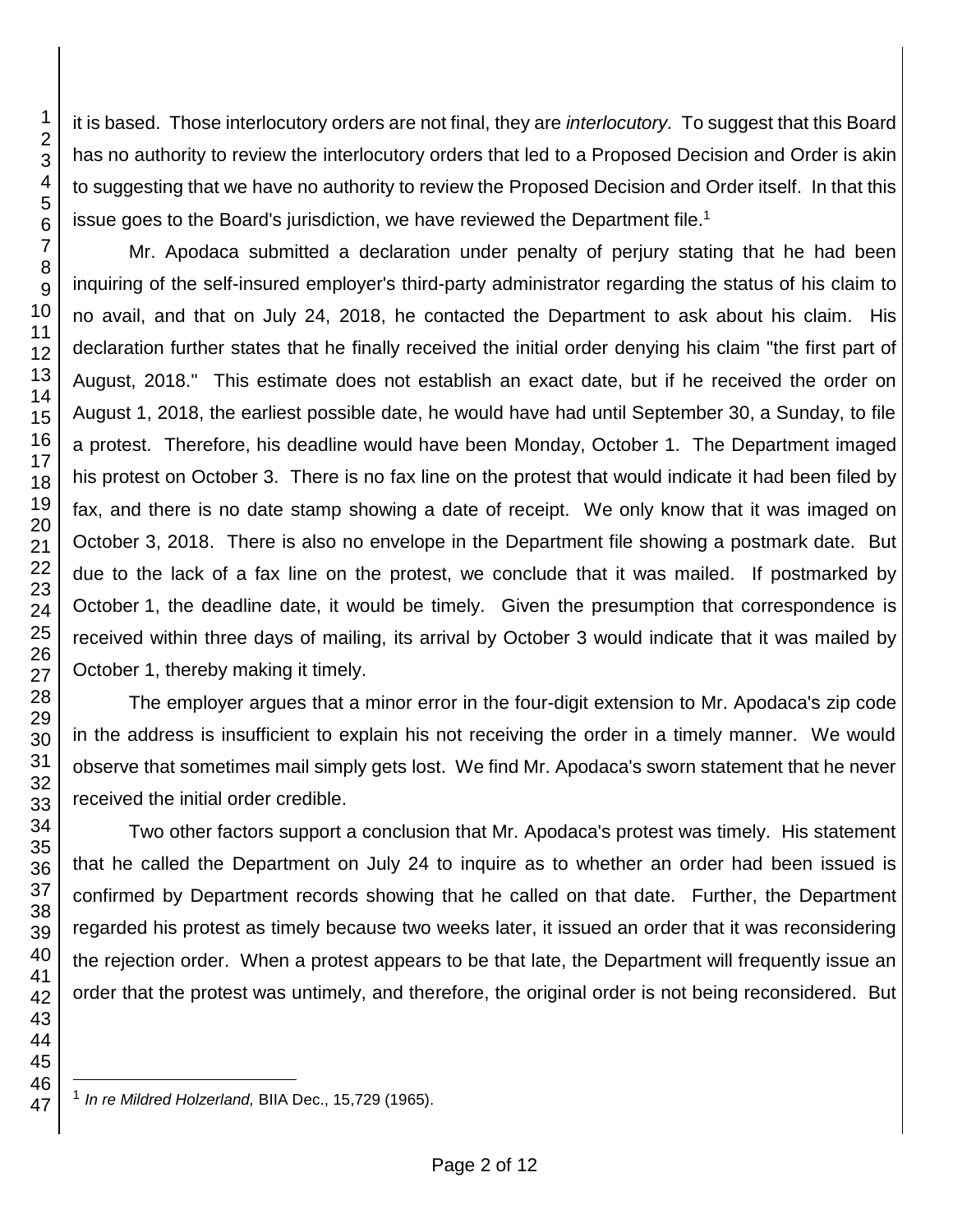here, the Department did not do that. It issued a subsequent order affirming the rejection from which the claimant timely appealed.

Given these factors, we accept Mr. Apodaca's declaration that he did not receive the rejection order until August 1, 2018, at the earliest. We conclude that his protest to the initial rejection order was timely filed.

We now consider whether Mr. Apodaca's claim should be allowed, taking into consideration RCW 51.32.185, which creates a presumption that malignant melanoma in firefighters is an occupational disease. That presumption can be rebutted by the Department or the employer, but they carry the burden of production and persuasion.<sup>2</sup> In his briefing, Mr. Apodaca cites extensively from the *Spivey* decision. Because it is one of the most recent decisions from our supreme court on the firefighter presumption, it warrants our review.

Delmis Spivey was a firefighter for the City of Bellevue who developed malignant melanoma. At the supreme court, his case was consolidated with that of another City of Bellevue firefighter, Wilfred Larson, who also developed malignant melanoma. The Department had rejected Mr. Spivey's claim, but it had allowed Mr. Larson's. Appeals to the Board were filed in both claims. At their Board hearings, both men called Kenneth Coleman, M.D., J.D., as their sole medical witness. The *Spivey*  opinion describes Dr. Coleman as a "family practice physician/medical legal consultant." Following hearings, this Board issued orders denying both men's claims. In separate actions, they both appealed to King County Superior Court. In Mr. Spivey's appeal, the trial judge ruled as a matter of law in favor of the City, finding that the City had rebutted the statutory presumption of occupational disease under RCW 51.32.185. Therefore, Mr. Spivey's case did not go to the jury.

In Mr. Larson's appeal, the case did go to the jury, and it found in his favor, thereby allowing his claim. Appeals were filed in both cases, and they proceeded to our supreme court where they were consolidated.

In its *Spivey* opinion, the court examined the nature of the firefighter presumption and considered two theories of statutory presumption: the Thayer theory and the Morgan theory. The Thayer theory is the most widely followed today and was articulated in the late 19<sup>th</sup> century by James Bradley Thayer. It says that the only effect of a presumption is to shift the burden of producing evidence to the party against whom the presumption operates. If such evidence is produced, "the

*Spivey v. City of Bellevue*, 187 Wn.2d 716 (2017).

l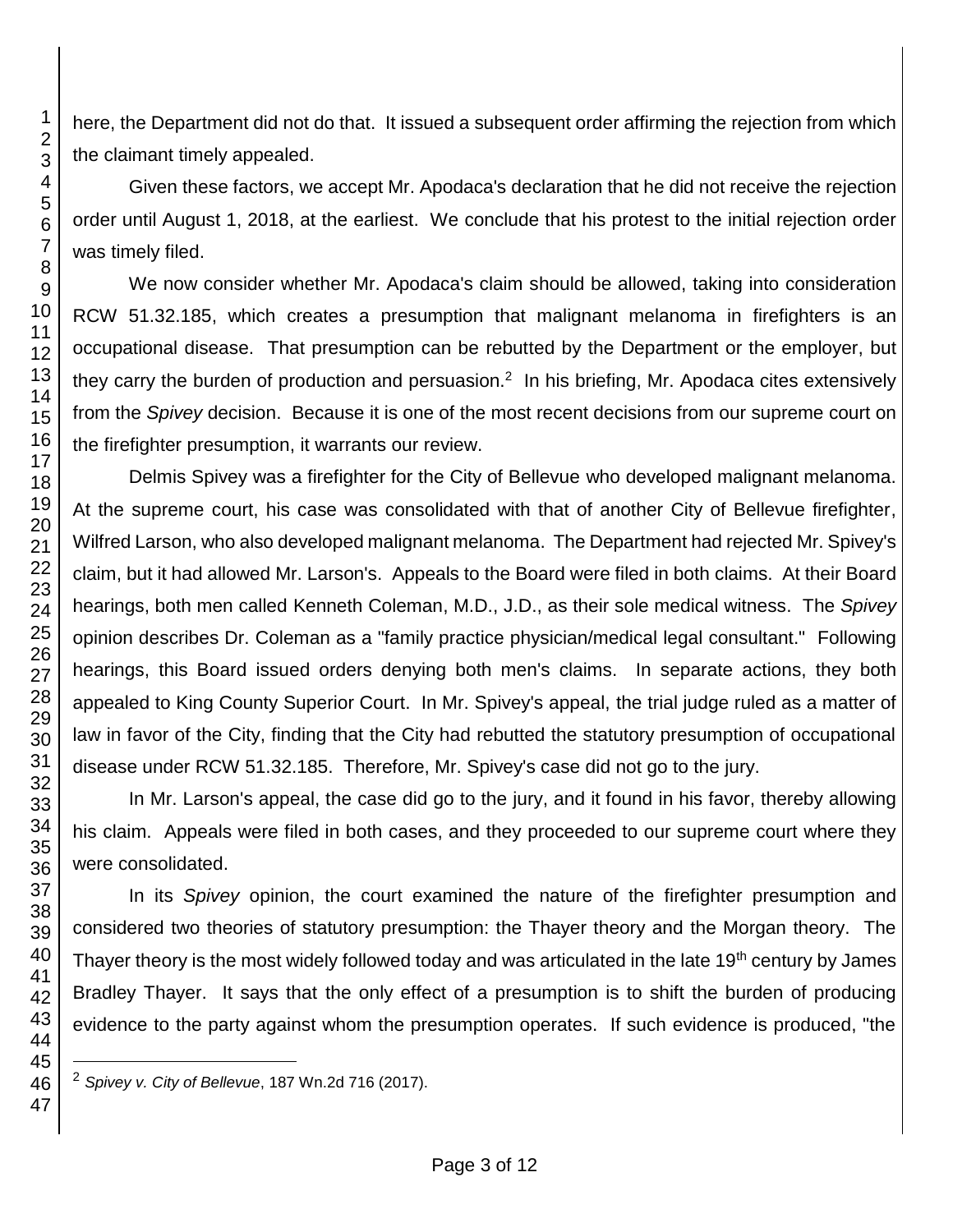presumption is spent and disappears," and the presumption is never mentioned to the jury. Thus, according to Thayer, the City would merely have to present evidence contrary to the presumed fact to destroy the presumption entirely, and the burden of proof would remain with the firefighter at all times.

A second theory of presumptions is sometimes called the Morgan theory. Here, a presumption shifts both the burden of producing evidence *and* the burden of persuasion to the opponent of the presumption. The Morgan theory recognizes that there may be special public policies behind a presumption. Therefore, the jury is informed of its existence, even if the City has produced evidence contrary to the presumption, and the presumption does not disappear on the production of such evidence. Clearly, the Morgan theory is the stronger of the two for the claimant.

*Spivey* noted that Washington has not adopted a general rule and therefore, depending on the statute and the type of case, Washington decisions have applied one theory or the other, or sometimes neither. In adopting the Morgan theory for the firefighter presumption, the court noted that the statute explicitly states that the presumption may be rebutted with a *preponderance* of the evidence. This indicates that the burden of proof shifts to the party contesting the claim to show that the firefighter's condition is not occupationally related.

The court also found support in the presumption's legislative history, noting that malignant melanoma was not among the diseases that had originally been included in the firefighter presumption. Melanoma was added despite concerns that there was not enough scientific evidence to support its addition. The court opined that "the apparent purpose of adding melanoma was to compensate firefighters even in circumstances when there may not be strong medical or scientific evidence establishing a definitive causal relationship between firefighting and the disease."<sup>3</sup> The court also pointed to the application of the Morgan theory by other states in interpreting their own firefighter presumption statutes.

Further, the court stressed "that this standard does not impose on the employer a burden of proving the specific cause of the firefighter's melanoma. Rather, it requires that the employer provide evidence from which a reasonable trier of fact could conclude that the firefighter's disease was, more probably than not, caused by nonoccupational factors."<sup>4</sup>

*Spivey*, at 735.

*Spivey*, at 735.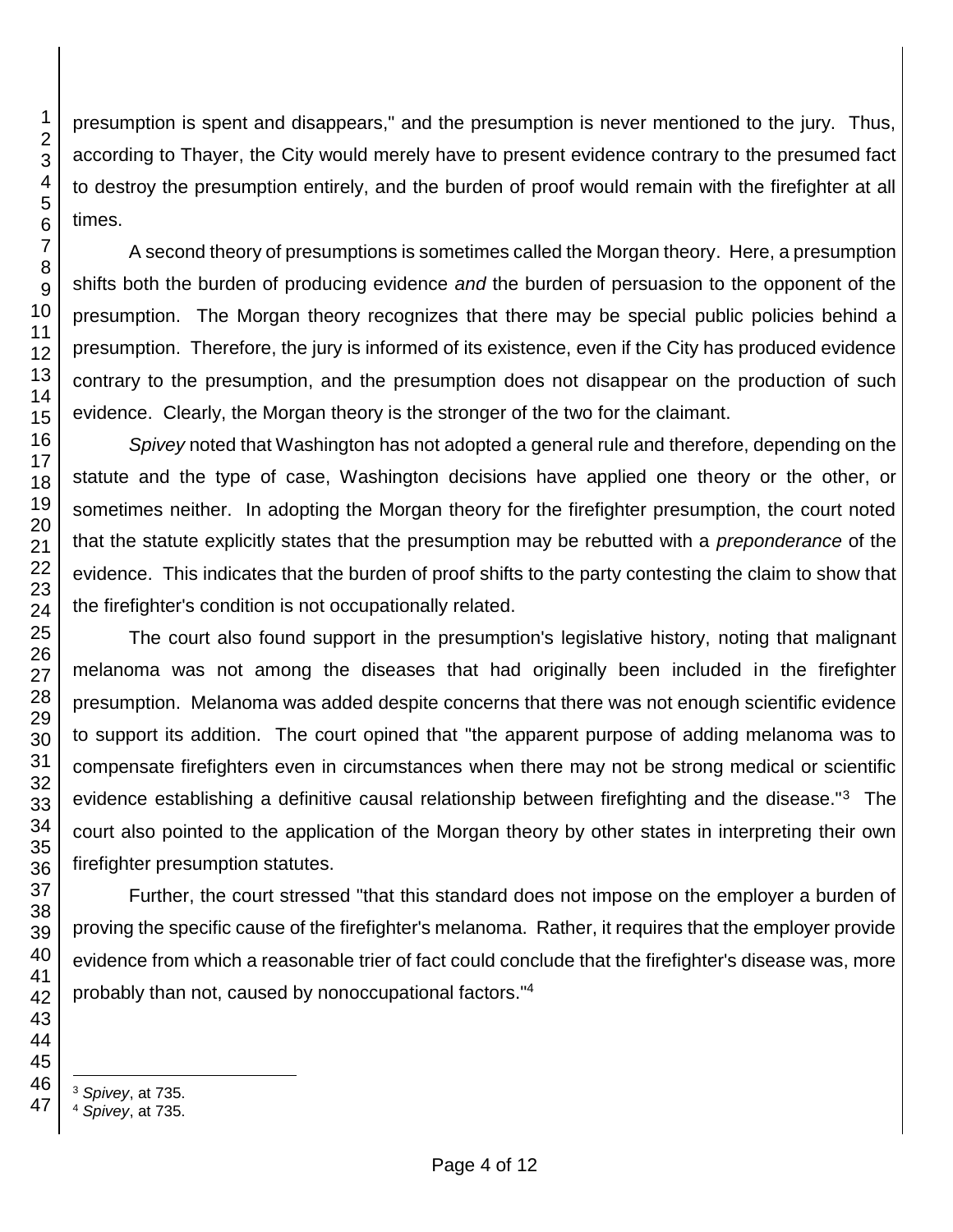The court went on to hold that the question of whether the Department or employer had rebutted the firefighter presumption was a question of fact, not of law, and therefore that question is to be submitted to the trier of fact at the superior court level.

The decision also ruled on the interplay of the firefighter presumption with the provision of RCW 51.52.115, which provides that at superior court, a Board decision is "prima facie correct, and the burden of proof shall be upon the party attacking the same." The court held that RCW 51.52.115 does not flip the burden of proof at superior court to the claimant when the Board has ruled against a firefighter. Rather, the Department or employer retains the burden of convincing the superior court by a preponderance of the evidence that the firefighter did not acquire the disease in question due to being a firefighter.

Finally, the court went on to review the jury instructions in the *Larson* case and concluded that there was no error. Therefore, it upheld the jury verdict. In *Spivey*, it remanded to the superior court for a new trial that would include submission to the jury of the occupational disease question in light of the firefighter presumption.

In the case before us of Mr. Apodaca, the City of Yakima called two board-certified oncologists to testify, Robert Burdick, M.D., and Robert Levenson, M.D. Dr. Levenson performed an independent medical exam of Mr. Apodaca in September 2017. His medical training included education in diagnosing and treating malignant diseases, including melanoma, and their interaction with the various organ systems within the body. In 1981, he established the cancer care program at Highline Medical Center in Burien, Washington, where he has worked ever since, including in the position of medical director. He said that Mr. Apodaca had a malignant melanoma on his right ankle *in situ*, which means that it had not invaded surrounding tissues, so the risk of its metastasizing was much less. The melanoma had been removed. He said that the primary risk factor for melanoma is sun exposure, which Mr. Apodaca had. Another risk factor is the presence of many moles.

Dr. Levenson had reviewed a meta-analysis of 32 studies from 2006 that had been published in The Journal of Occupational and Environmental Medicine titled "Cancer Risk Among Firefighters." The study's conclusion was that there was a "possible" connection between firefighting and malignant melanoma. Dr. Levenson concluded that Mr. Apodaca's melanoma was related to other causative factors besides his occupation and that he would have developed the cancer whether he was a firefighter or not. The reasons for his opinion were, first, Mr. Apodaca's multiple moles, fair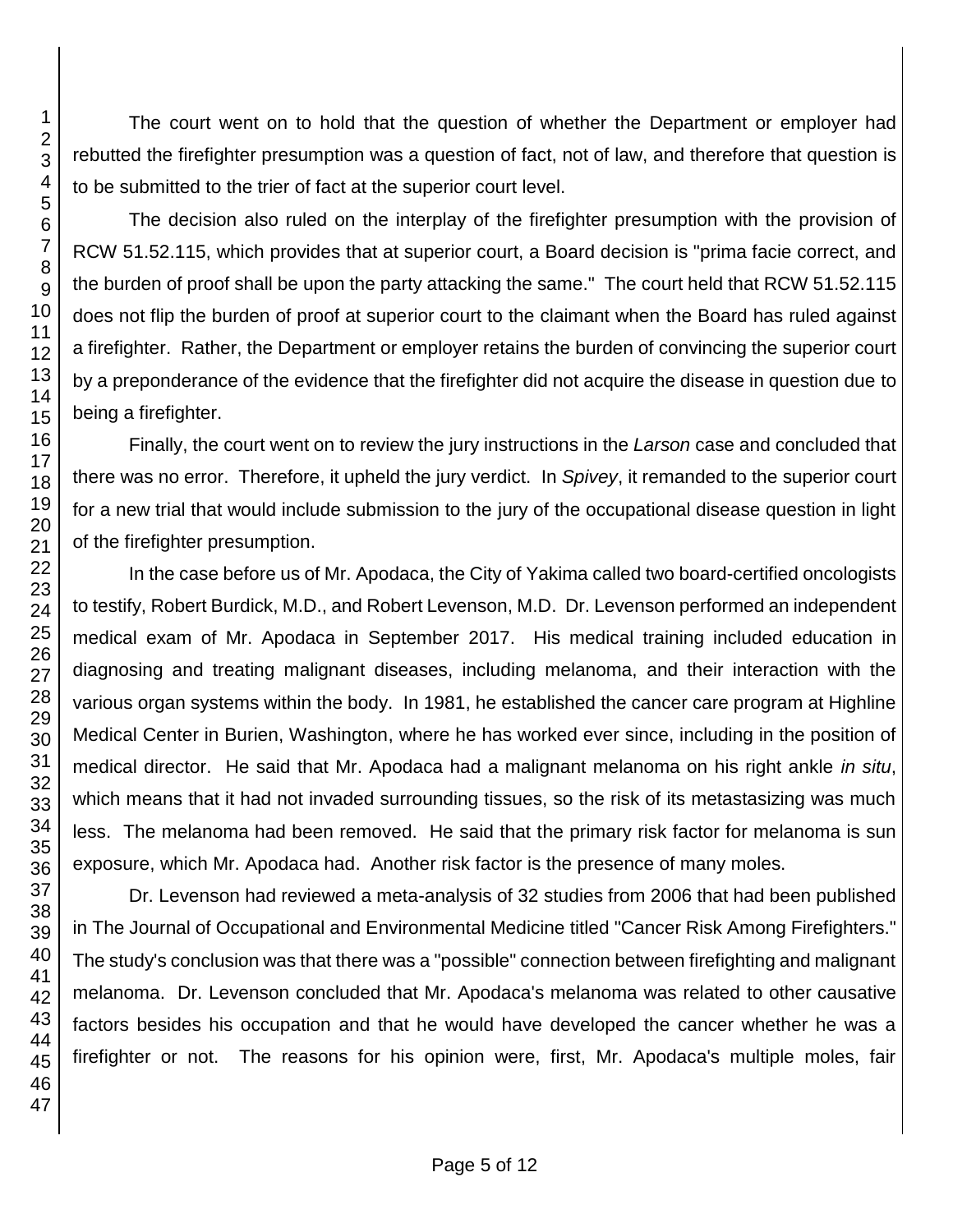complexion, and history of sun exposure; and second, the meta-analysis showing only a possible relationship between melanoma and firefighting.

Dr. Burdick has been a medical oncologist for almost 50 years and is also a hematologist. He reviewed Mr. Apodaca's medical and other records at the City of Yakima's request, although he did not examine Mr. Apodaca. He had reviewed meta-analysis studies that had been done of the relationship between the work of firefighters and various cancers. He echoed Dr. Levenson's review that the studies had found only a possible connection between firefighting and malignant melanoma. He noted that Mr. Apodaca has light-colored skin and "a huge number of moles," some of which were very large. These are genetic factors that make it likely he's more susceptible to developing melanoma than a patient without these characteristics. Dr. Burdick also thought the claimant would have developed melanoma whether or not he had been a firefighter.

Mr. Apodaca called to testify Kenneth Coleman, M.D., J.D., a lawyer and former family practice and emergency room physician who has never met Mr. Apodaca. This is the same Dr. Coleman that the *Spivey* decision referred to as a "family practice physician/medical legal consultant." Dr. Coleman said he no longer practices medicine. At one time, he was Board-certified in family practice, but that certification expired in 2013. He has never been a primary cancer caregiver. He had reviewed a number of articles that Mr. Apodaca's counsel sent to him. His testimony consisted largely of agreeing with sections of studies that Mr. Apodaca's counsel read to him in question form. His opinion was that firefighting was a cause of Mr. Apodaca's malignant melanoma.

In addition to testifying on behalf of Mr. Larson and Mr. Spivey, Dr. Coleman also testified at the Board in the case of *In re David F. Goff, Dec'd*. 5 Our Decision and Order in that case noted that when Dr. Coleman was asked whether cancer cells can look differently from each other he said, "I believe so. I'm not a pathologist or an expert on that." We also observed in that case that Dr. Coleman appears to have only a general medical knowledge of cancer. Our Decision and Order in that case was not appealed and has become final.

In his briefing, Mr. Apodaca argues that the City's experts are refusing to accept the firefighter presumption regarding melanoma. But the statute and the *Spivey* decision both say that the presumption can be overcome by a preponderance of the evidence. In making his argument, Mr. Apodaca seems to be claiming that the presumption is conclusive. But the presumption is not conclusive or irrefutable. As RCW 51.32.185 explicitly says, "This presumption of occupational

l <sup>5</sup> Dckt. No. 17 14435 (July 16, 2018).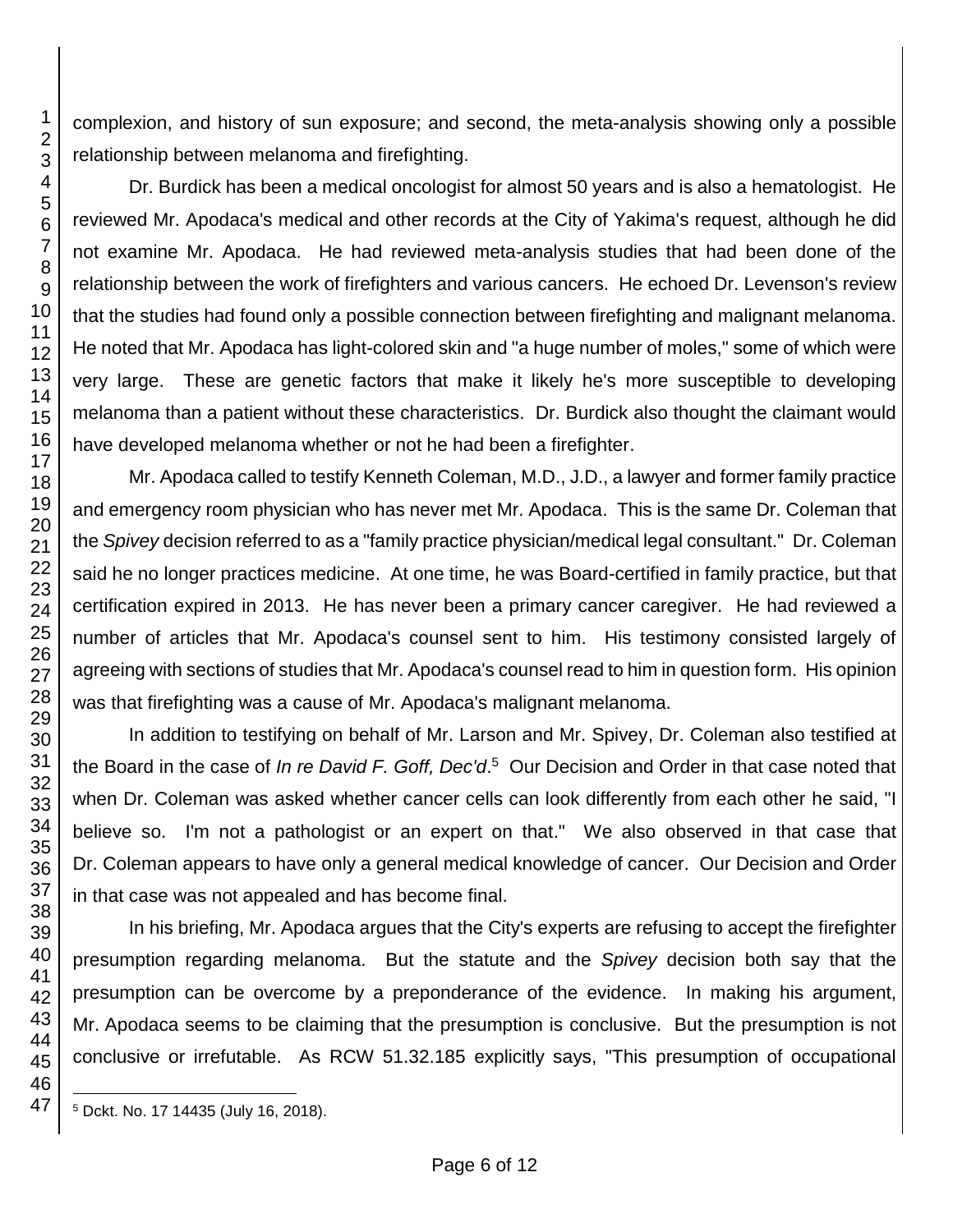disease . . . may be rebutted by a preponderance of the evidence. Such evidence may include, **but is not limited to***,* use of tobacco products, physical fitness and weight, lifestyle, hereditary factors, and exposure from other employment or nonemployment activities." (Emphasis added.) Therefore, it is clear that the presumption can be rebutted.

Simply stated, the effect of the presumption is to relieve the claimant of the burden of proving that the medical condition is occupationally related, and it imposes on the Department or the employer the burden of proving that it is not. This is in contrast to the usual rule in a workers' compensation case that the claimant will lose if the evidence is evenly split. If the evidence is evenly split in a firefighter presumption case, the claimant will win.

The City's experts testified that sun exposure was more likely the cause of Mr. Apodaca's melanoma and that he would have developed it whether or not he had been a firefighter. The claimant objects to this testimony, claiming that it impermissibly argues with the statutory presumption. But the testimony is nothing more than evidence aimed at rebutting the presumption, which the City has the right to present.

While acknowledging the weight of the firefighter presumption as articulated by the *Spivey* court and other precedent, we find that on this record Dr. Coleman's opinion pales in comparison to those of the testifying oncologists, who were certified by the national oncology board. It may be that the King County jury assembled for Wilfred Larson found Dr. Coleman to be persuasive, but we cannot agree that he is in this case. We find him to be just barely qualified on the matters on which he expresses opinions. We conclude that the City of Yakima has presented the preponderance of evidence in this appeal, thereby rebutting the statutory presumption of RCW 51.32.185. Mr. Apodaca's claim should be denied. Because we determine the claim was properly denied, Mr. Apodaca is not entitled to all reasonable costs of the appeal, including attorney fees and witness fees.

# **DECISION**

In Docket No. 19 11160, the claimant, Daniel F. Apodaca, filed an appeal with the Board of Industrial Insurance Appeals on February 20, 2019, from an order of the Department of Labor and Industries dated January 4, 2019. In this order, the Department rejected Mr. Apodaca's claim. This order is correct and is affirmed.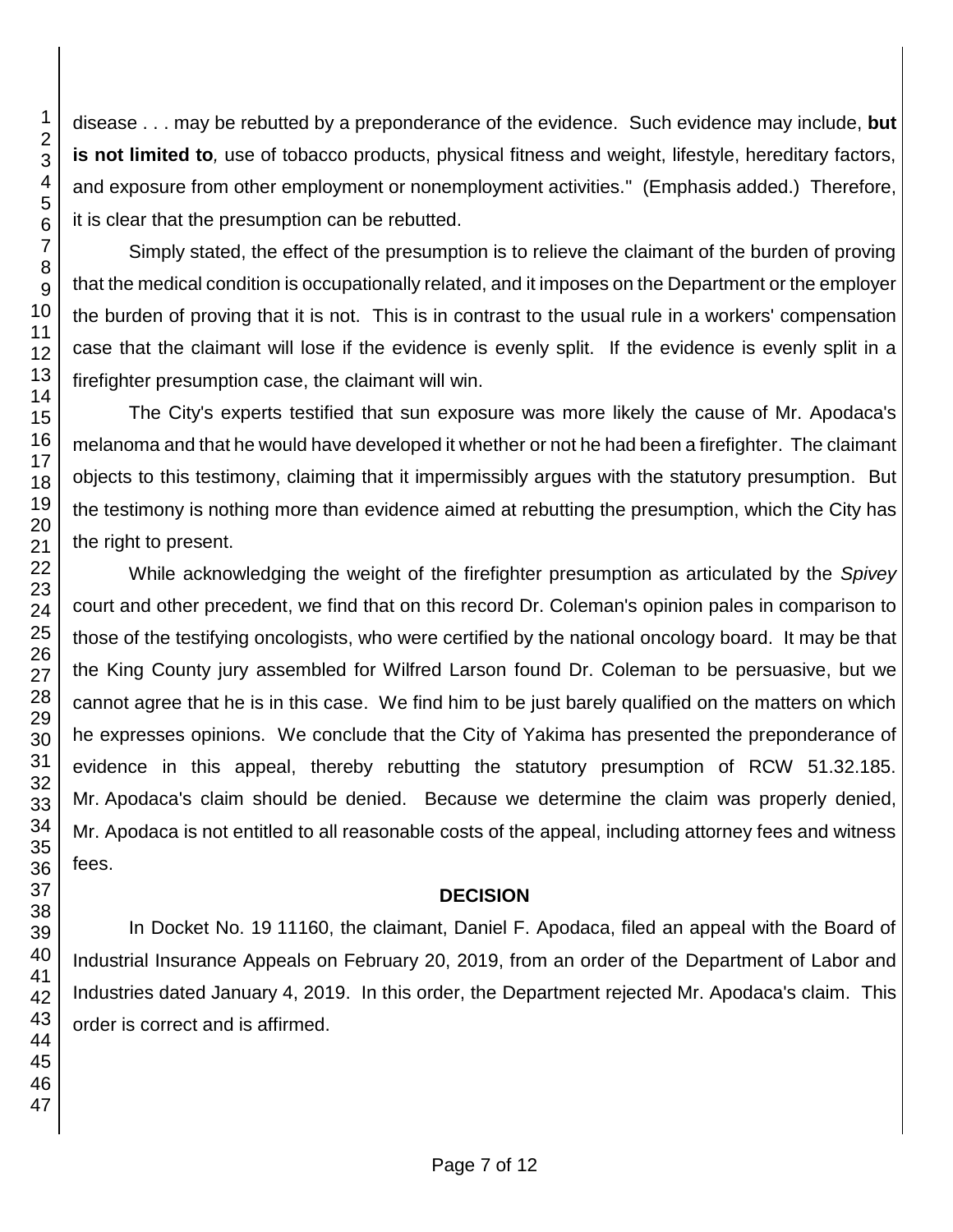### **FINDINGS OF FACT**

- 1. On February 21, 2018, Daniel Apodaca filed Claim No. SZ-63078 for the condition of malignant melanoma on his right ankle.
- 2. On June 18, 2018, the Department of Labor and Industries placed in the U.S. mails, postage prepaid, to Mr. Apodaca an order rejecting Claim No. SZ-63078. Mr. Apodaca received a copy of the Department's rejection order no earlier than August 1, 2018. Mr. Apodaca's protest to the order was placed in the U.S. mails, postage prepaid, no later than Monday, October 1, 2018. The Department received the protest on October 3, 2018. On October 17, 2018, the Department issued an order that the claim rejection was being reconsidered. On January 4, 2019, the Department affirmed the claim rejection order. On February 20, 2019, Mr. Apodaca appealed the rejection to the Board of Industrial Insurance Appeals.
- 3. Mr. Apodaca began working for the City of Yakima as a full-time firefighter in 1996, and continued to do so through the date that he submitted his workers' compensation claim. Mr. Apodaca underwent a qualifying medical examination upon becoming a firefighter that showed no evidence of cancer.
- 4. The distinctive conditions of Mr. Apodaca's employment included engaging in acts attendant to fire suppression, fire prevention, fire investigation, emergency medical services, rescue operations, and hazardous materials response.
- 5. Mr. Apodaca is fair-skinned and he has large moles on his body. During his lifetime, his skin has had exposure to the sun.
- 6. Mr. Apodaca's right ankle malignant melanoma condition did not arise naturally and proximately from the distinctive conditions of his employment as a firefighter with the City of Yakima Fire Department.

# **CONCLUSIONS OF LAW**

- 1. The Board of Industrial Insurance Appeals has jurisdiction over the parties and subject matter in this appeal.
- 2. The rebuttable presumption of occupational disease provided by RCW 51.32.185 to firefighters applies to Mr. Apodaca's right ankle malignant melanoma.
- 3. The self-insured employer, City of Yakima, rebutted the occupational disease presumption of RCW 51.32.185 with a preponderance of the evidence presented in this appeal.
- 4. As of January 4, 2019, Mr. Apodaca did not have an occupational disease that arose naturally and proximately from the distinctive conditions of his employment with the City of Yakima Fire Department, within the meaning of RCW 51.08.140.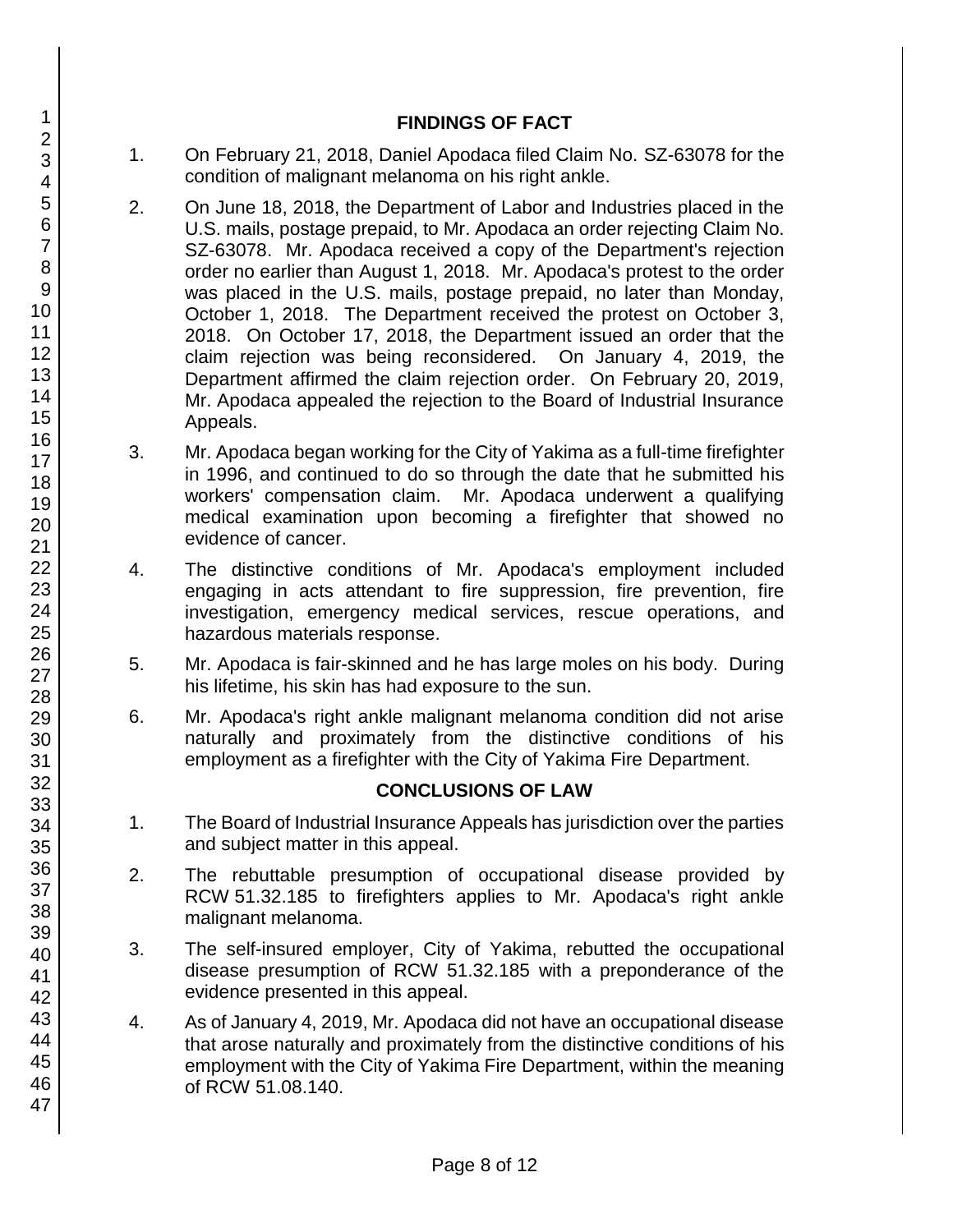5. Mr. Apodaca is not entitled to an award for attorney fees and costs as provided by RCW 51.32.185(9).

6. The Department order of January 4, 2019, is correct and is affirmed. Dated: June 10, 2020.

BOARD OF INDUSTRIAL INSURANCE APPEALS

BOARD OF INDUSTRIAL INSURAM<br>LINDA L. WILLIAMS, Chairperson<br>JACK S. ENG, Member

### **DISSENT**

There are two arguments that the City's experts make in attempting to rebut the firefighter presumption. One is that studies have shown only a possible link between firefighting and melanoma. Contrary to the majority, I agree with the claimant that this argument shows the experts are not accepting the presumption on melanoma. As the majority stated, in *Spivey* the court assessed the fact that there was not a definitive causal relationship between firefighting and melanoma and found that, nevertheless, including it in the firefighter presumption was intentional. So, the City's experts point about there not being a definitive connection is moot.

The other argument the City's experts make is that Mr. Apodaca is fair skinned and has numerous moles. These genetic factors predispose him to getting melanoma as a result of sun exposure. That may well be true, but it does not rebut the firefighter presumption for a few reasons. One, if Mr. Apodaca is predisposed to get melanoma, then it is likely he would be even more susceptible to other causative factors such as the carcinogenic material to which firefighters are exposed. Two, the proximate cause of an occupational disease does not require the work exposure to be the sole cause, just one of the causes for the disease. Mr. Apodaca's melanoma could be partially caused by his genetics, but as long as one of the causes for the disease is his work conditions, then it is work related. Finally, the location of the melanoma points much more toward it being work related than as a result of sun exposure.

Mr. Apodaca's melanoma was on his right ankle. That's a very specific spot and generally not a spot that one would presume to find a melanoma related to sun exposure. The tops of the shoulders, the back, the arms below the shirt sleeves, the face, especially the nose, and maybe the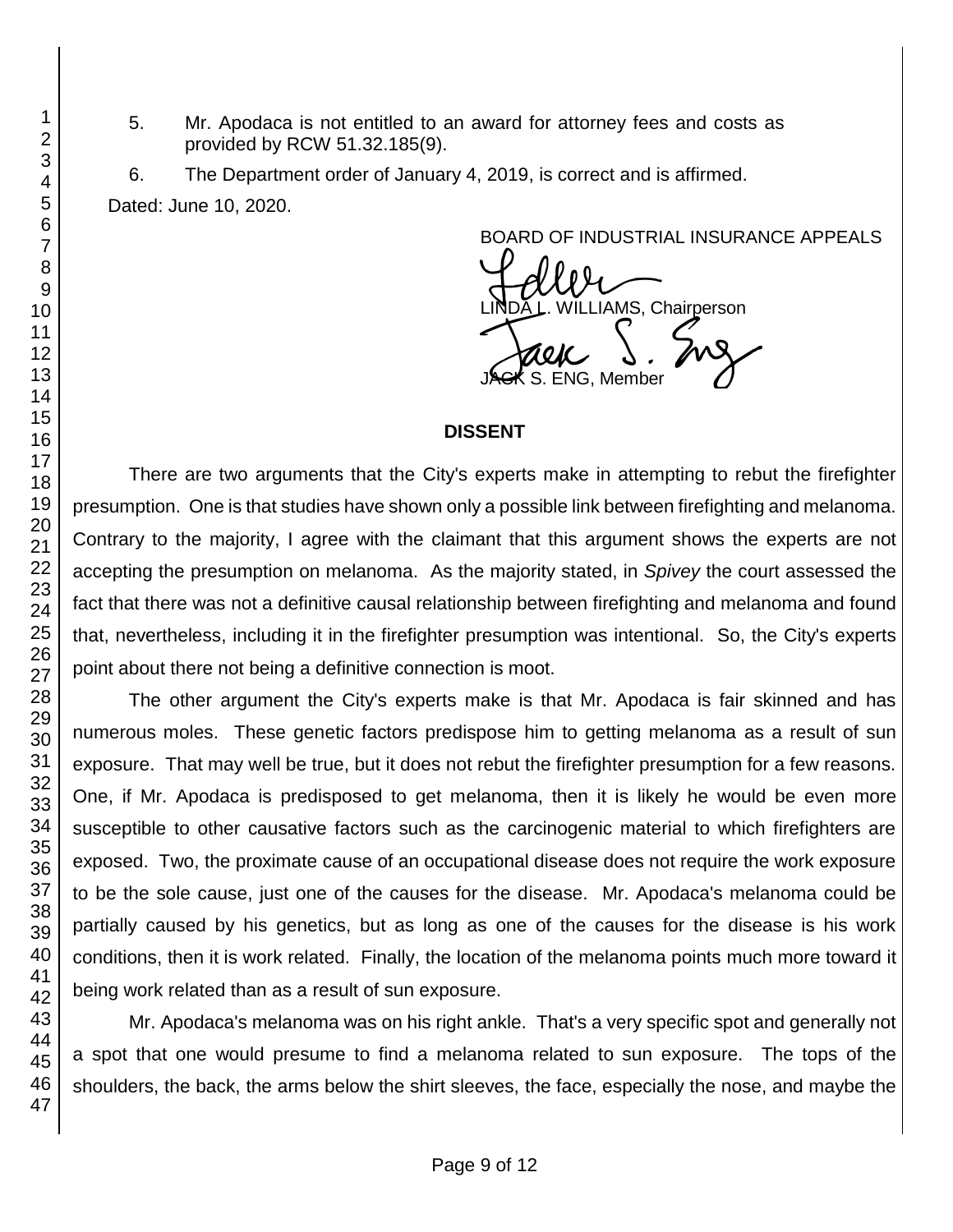tops of the feet are all parts of the body that get a lot of sun exposure. But the right ankle? That is not an area of the body generally exposed to a lot of sun. It is an area, however, that is exposed to the carcinogens found in Mr. Apodaca's daily work.

Mr. Apodaca testified "I would find, you know, dirt, grime, soot around the neck area, the wrists, and your legs, bottom legs."<sup>6</sup> He went on to explain that after the first 10 years or so that he worked they began putting their gear in an extractor to clean out the residue from the fires. However, one of the items that did not go through the extractor was the boots. Those were not cleaned between uses.

The majority cites also to the comparison between Dr. Coleman as a family practice doctor and the two oncology experts called by the City and finds Dr. Coleman wanting. But Dr. Coleman's medical knowledge is important because of his ability to understand studies and medical terminology, not his knowledge of cancer. The important information in this case is the studies and articles testified to by Dr. Coleman. He does not need to be an oncologist to understand the medical language and attest to it.

That information supports the allowance of Mr. Apodaca's melanoma as work related. "The PAHs most likely entered firefighters [*sic*] bodies through their skin, with the neck being the primary site of exposure and absorption, due to the lower level of dermal protection afforded by hoods. Aromatic hydrocarbons could have been absorbed dermally during firefighting or inhaled during the doffing of gear that was off-gassing contaminants."<sup>7</sup> Most of the articles and studies in Dr. Coleman's testimony quoted similar findings. This testimony makes it much more likely that Mr. Apodaca's melanoma on this ankle is related to his work exposure rather than sun exposure.

Mr. Apodaca testified that he would find debris and soot from the fires in the areas of his body that were not as protected by his gear. Those areas include the lower legs. He spoke of having to physically scrub his calves on the area above where his boots ended. He agreed that the socks he wore covered the ankle where the melanoma was discovered, but he also said that when he would take off his boots his socks would be soaked through with sweat. He also testified that his boots were never put through the extractor and that the cloth lining of the boots absorbed all of the contaminants from the fire. He explained that most of the firefighters didn't have a backup set of boots and so they didn't wash the insides of the boots they wore.

Coleman Dep. at 20-21.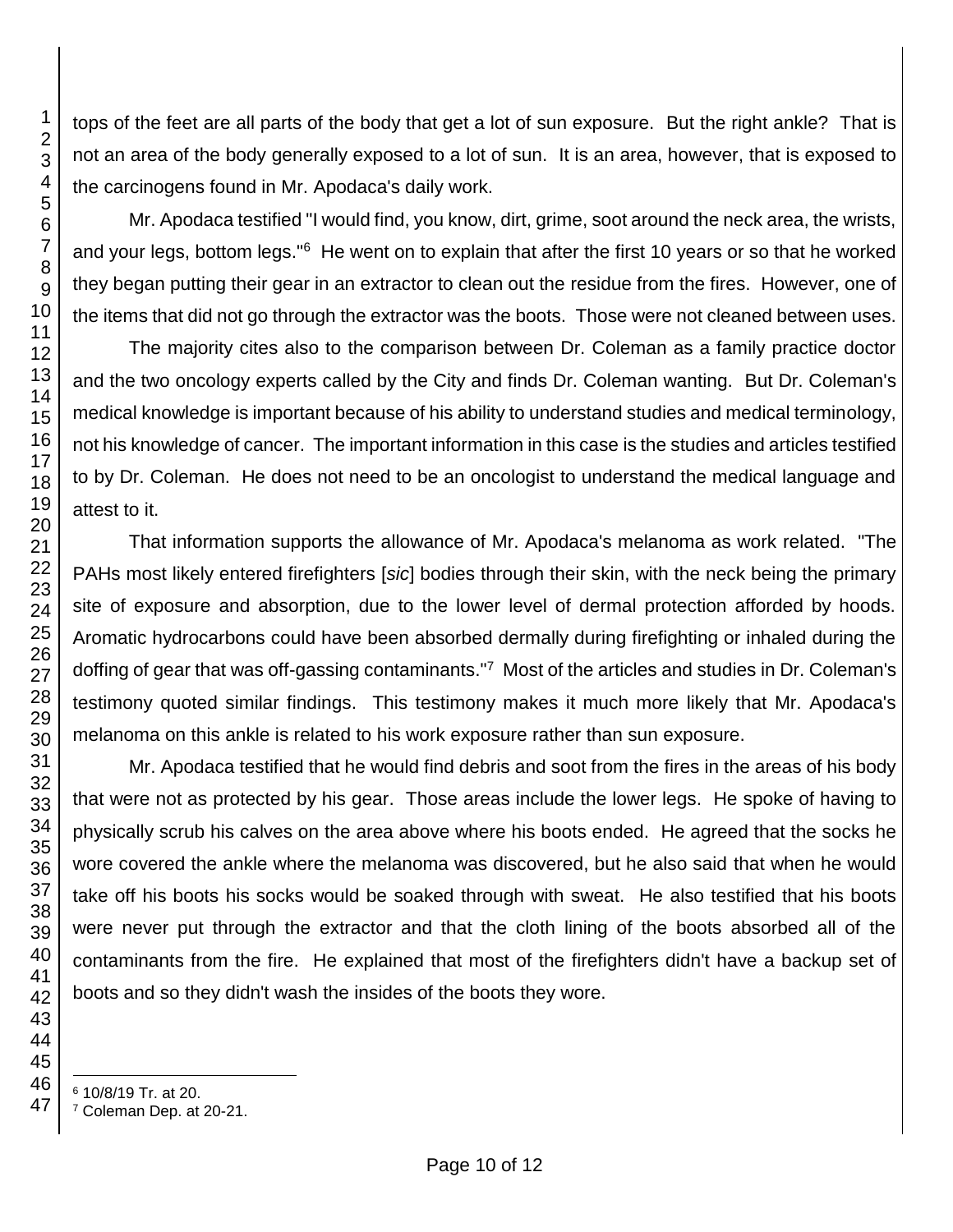The testimony of Mr. Apodaca and Dr. Coleman is enough to show a causal relationship between Mr. Apodaca's firefighting and his ankle melanoma even without the firefighter presumption because the standard is simply more probable than not. But with the firefighter presumption, as the majority stated, if there is a tie then Mr. Apodaca wins. Because the testimony shows he wins in either case, I would not disturb our judge's finding. Therefore I dissent.

Dated: June 10, 2020.

BOARD OF INDUSTRIAL INSURANCE APPEALS

ISABEL A. M. COLE, Member